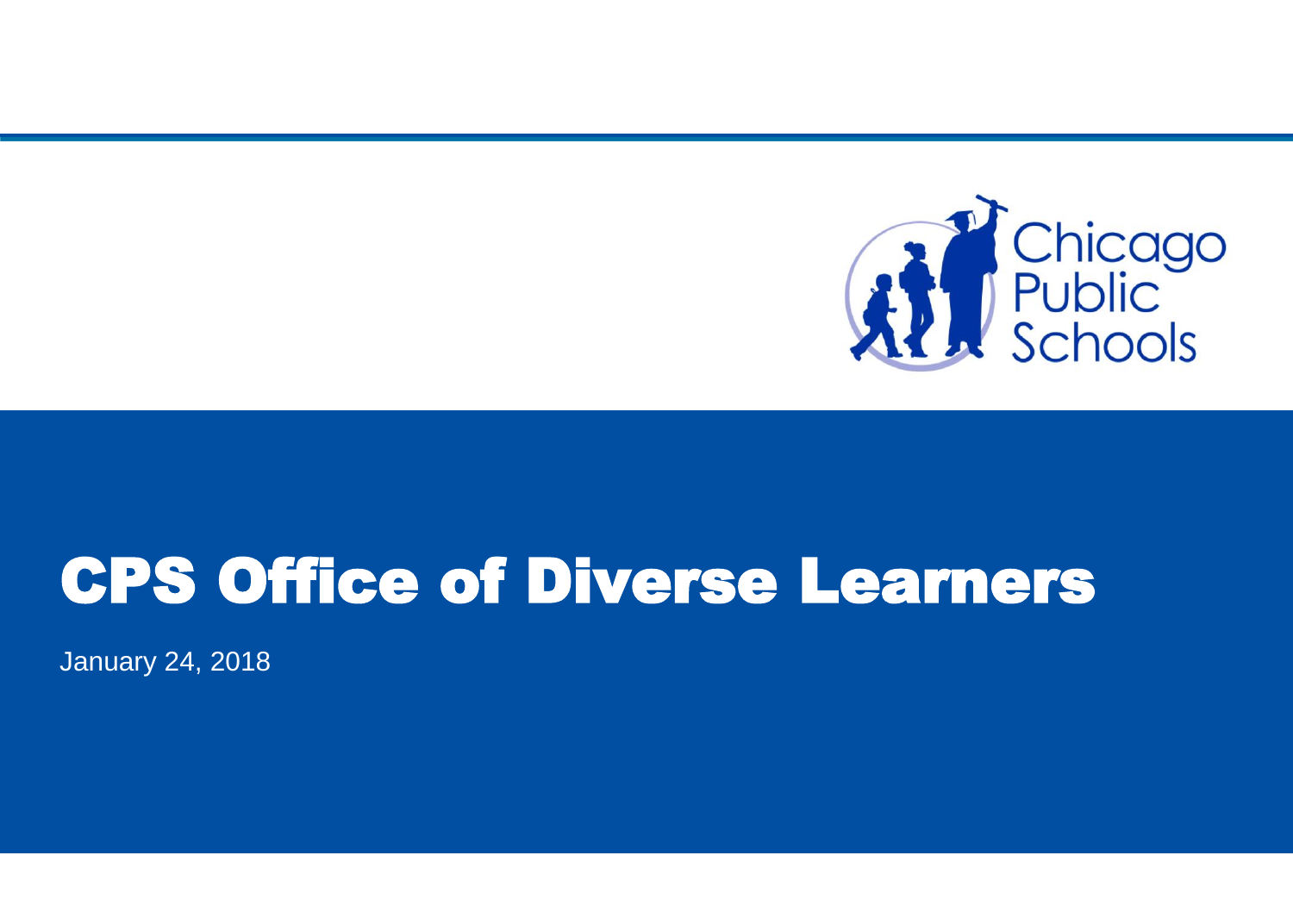

*CPS is committed to providing a high quality public education for every child, in every neighborhood, that prepares each for success in college, career, and civic life.*

In order to fulfill our vision equitably, every student with special needs is entitled to an **Individualized Education Program (IEP)** outlining resources and practices required to ensure students have a level playing field.



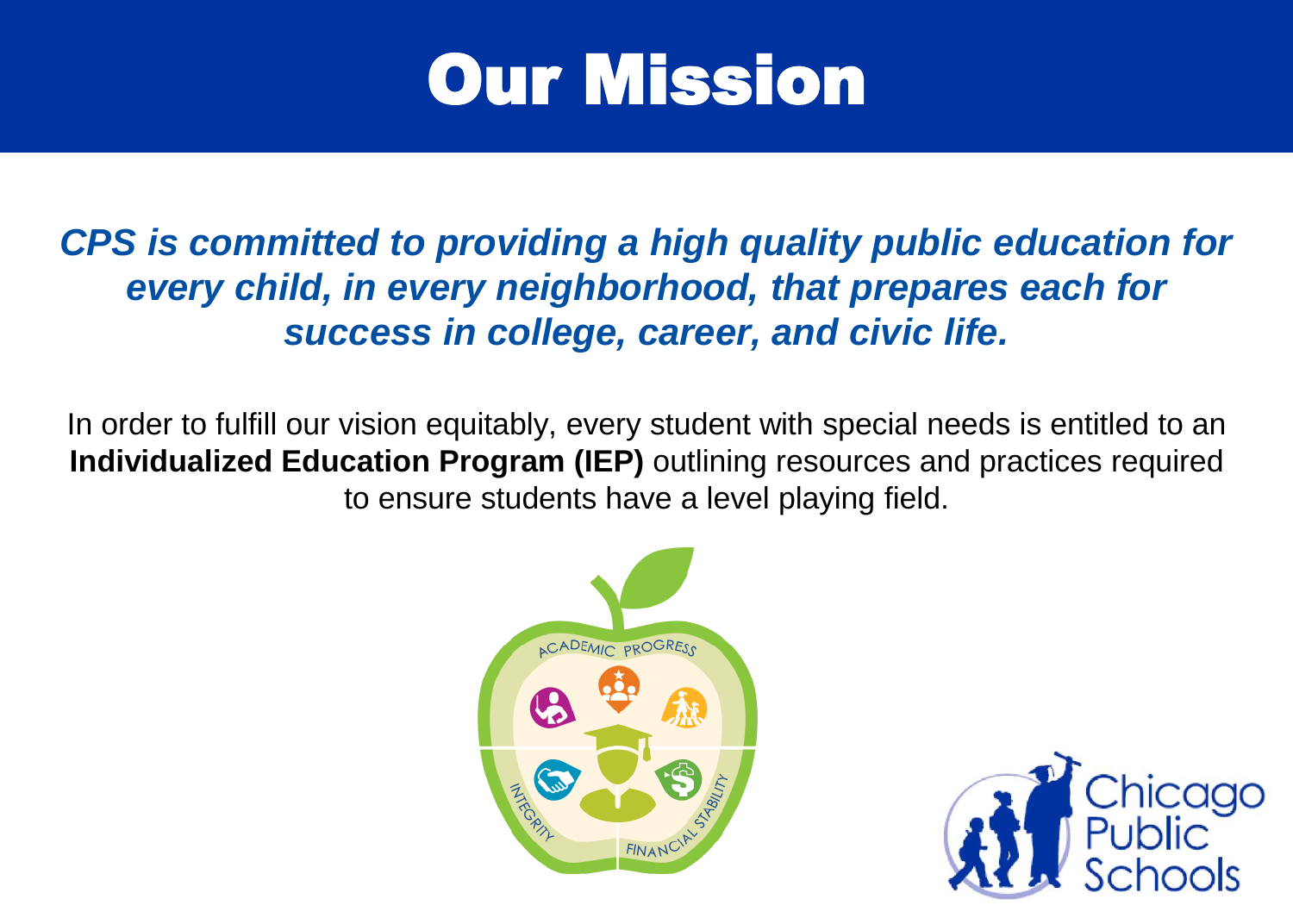# IEPs Becoming More Common

- o **District-wide enrollment is declining as the total number of students with IEPs remains relatively constant.**
- o **At the same time, the number of special education teachers and classroom assistants has increased.**

| <b>Students with IEPs</b> |                              |                                               |                         |                       |                    |
|---------------------------|------------------------------|-----------------------------------------------|-------------------------|-----------------------|--------------------|
| <b>School Year</b>        | Students with<br><b>IEPS</b> | Percentage of<br>Students with<br><b>IEPS</b> | <b>Total Enrollment</b> | <b>Total Teachers</b> | <b>Total SECAs</b> |
| 2013-14                   | 51,001                       | 12.7%                                         | 400,545                 | $3,601*$              | $3,366*$           |
| 2014-15                   | 51,648                       | 13.0%                                         | 396,683                 | 3,934**               | $3,590**$          |
| 2015-16                   | 52,231                       | 13.4%                                         | 392,285                 | 3,955                 | 3,642              |
| 2016-17                   | 52,093                       | 13.7%                                         | 381,349                 | 3,692                 | 3,707              |
| 2017-18                   | 50,917                       | 13.7%                                         | 371,382                 | 3,626                 | 3,734              |

*\*Note: This data is as of 2/3/2014 - 20th Day data was not available \*\*Note: This data is as of end of year* 

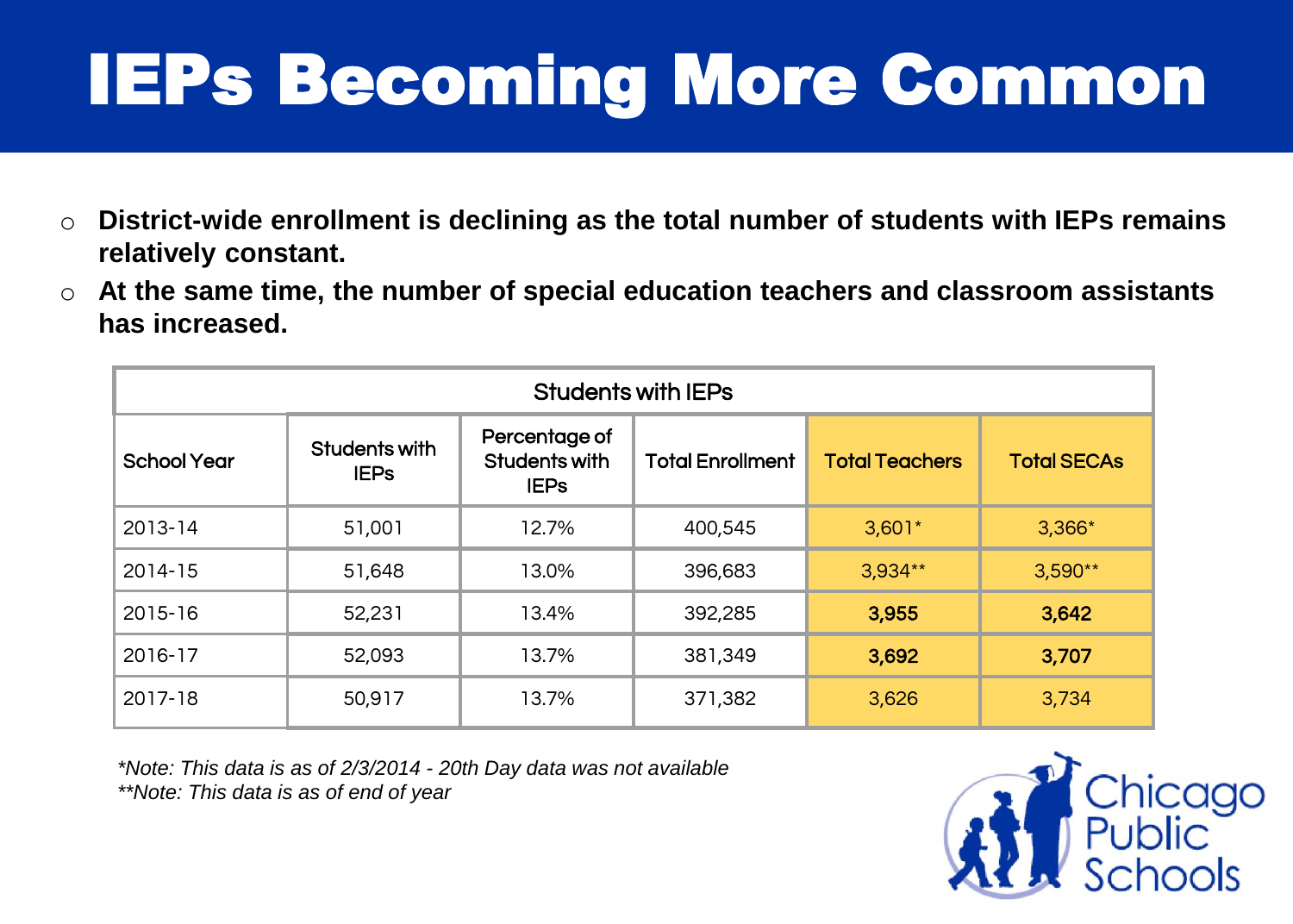# Need for Reform

- o Two years ago, CPS initiated a process to address three issues that impact CPS and schools throughout the country
	- o **Uniform Guidelines:**
		- o CPS needed to develop uniform, objective guidelines for building IEPs to ensure student needs are identified and addressed in a consistent manner across the district.
	- o **Early Interventions:**
		- $\circ$  A process to consistently implement early interventions was needed to ensure students received proper resources quickly and to prevent students from inappropriately being placed in a restrictive environment.
	- o **Racial over-identification:**
		- o Nationally and in CPS, African American and Latino male students are more likely to be pulled from the classroom.

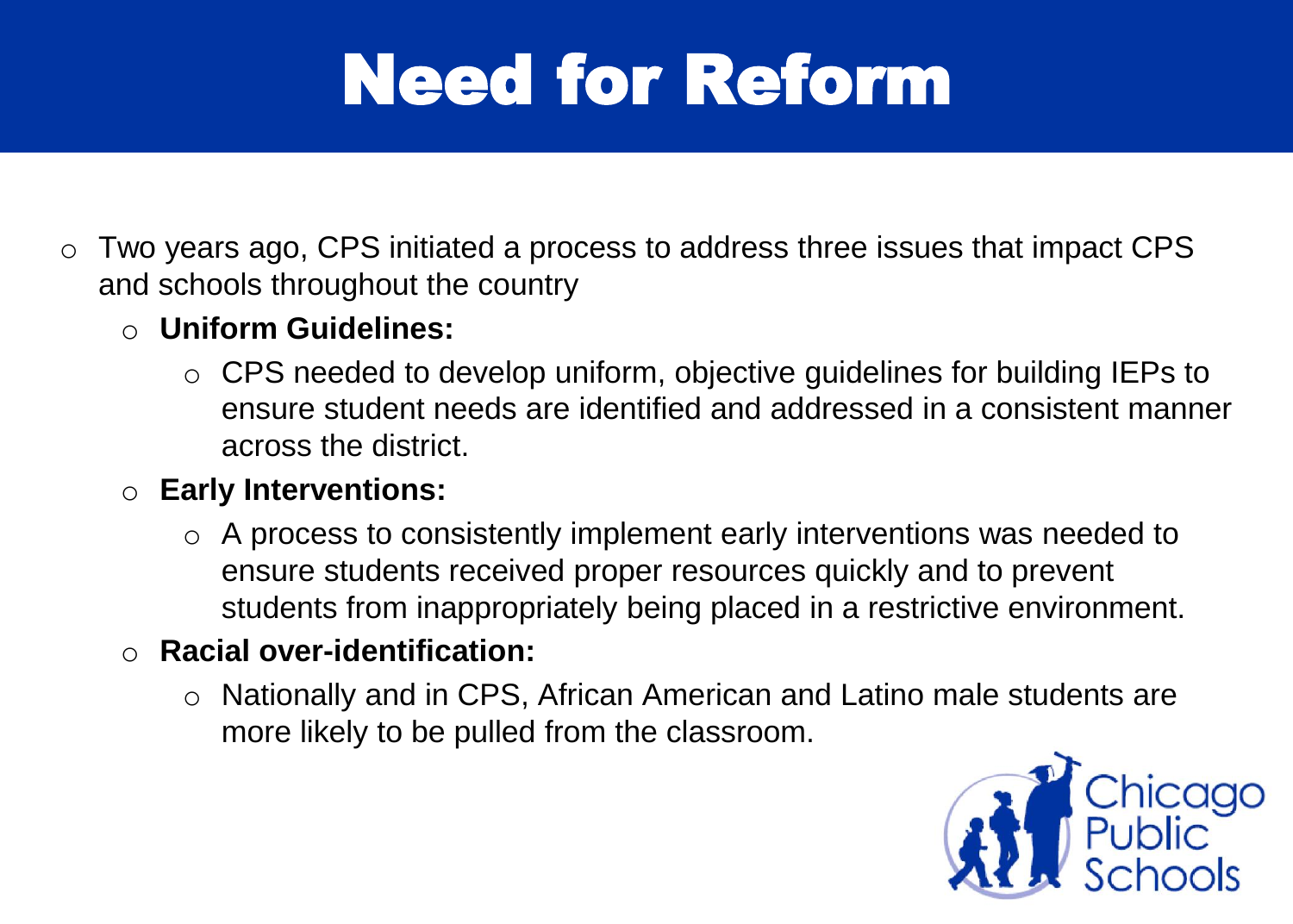# Policy Reforms

### o **Special Education Guideline Updates**

#### o **Transportation**

- Initial change in September 2016
- o Criteria updated in mid-September in response to feedback

#### o **Paraprofessional Justification Form**

- o Rolled out in late September 2016
- Following discussions with CTU, adjusted criteria in mid-October

### o **Special Education Procedural Manual**

- o **Procedural manual had not been updated since 2002, lacked clear, objective criteria**
	- In July 2017, CPS posted draft update, incorporating feedback from advocates
	- o Subsequent update released in December 2017, reflecting additional feedback
	- o Conversations with stakeholders remain ongoing

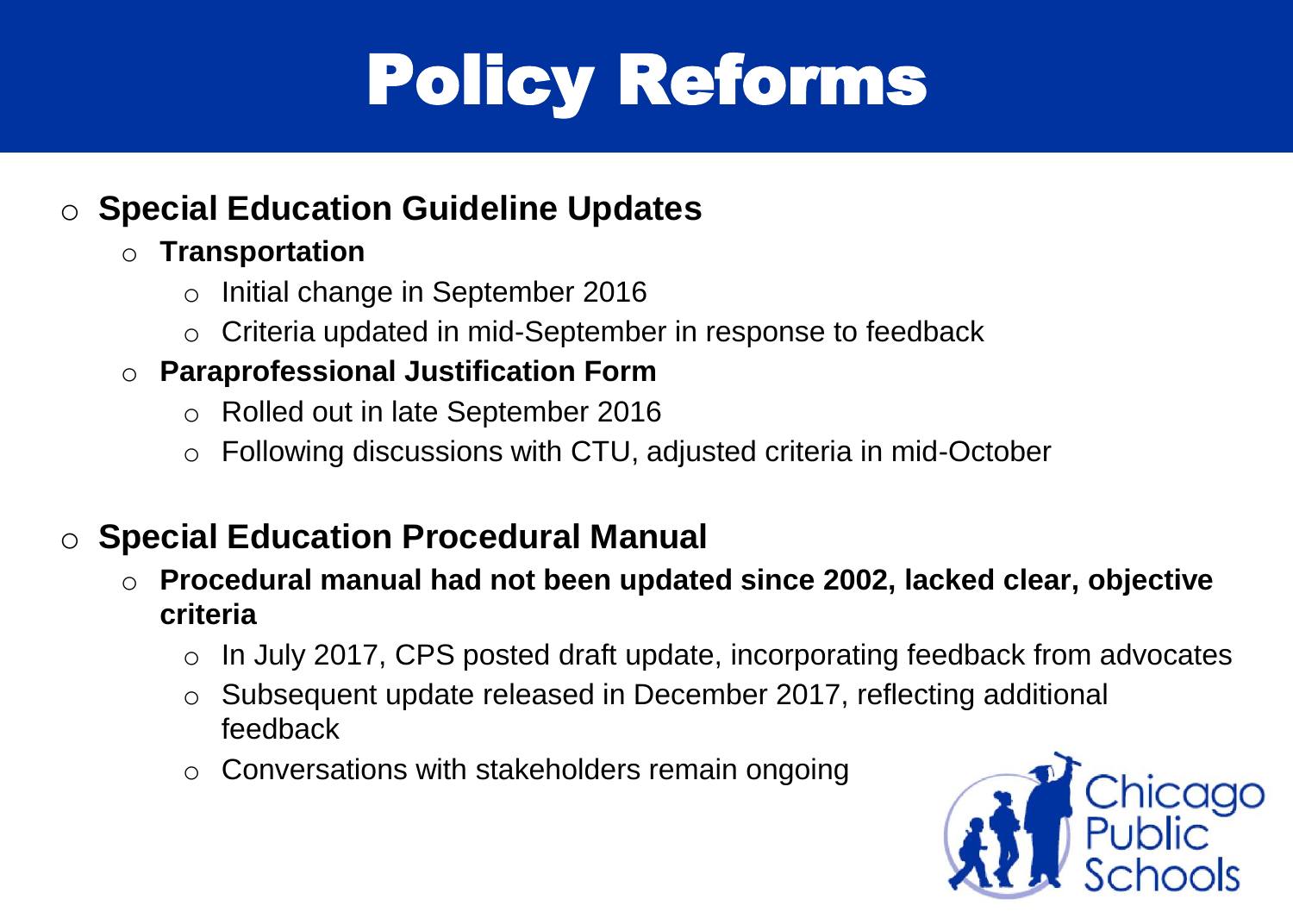## Additional Resources

### **65 New Positions to Support Special Ed**

#### o **Additional assistance to help meet student needs**

- o 56 School-Based Positions; Nine Citywide Positions
	- o Resources will build capacity at schools with high English Learner populations and schools in need of additional Social and Emotional Learning resources.
- o **New positions will supplement work being done by current teachers and support staff**
- o **\$5.2 million annual investment will continue in subsequent years**